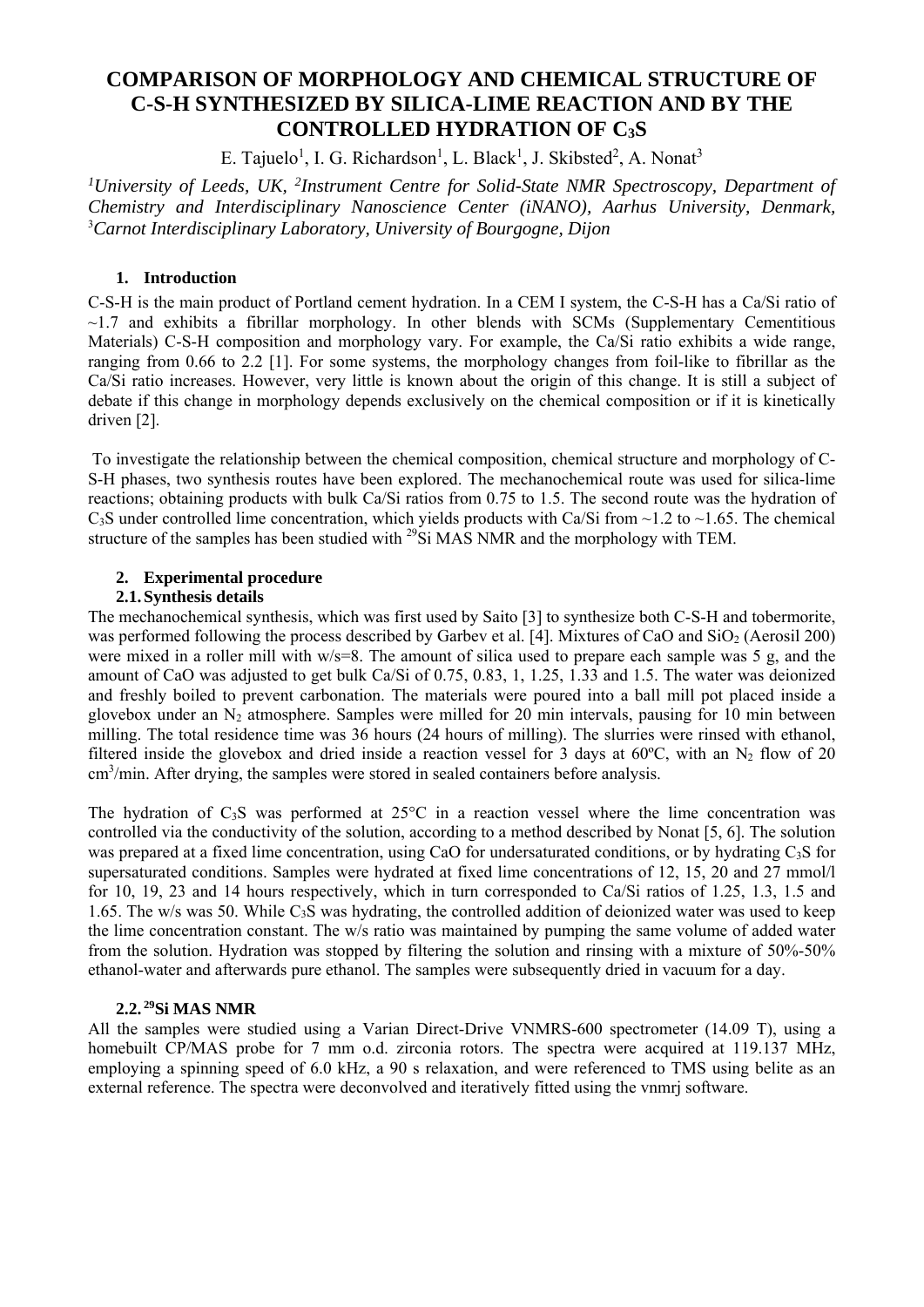## **2.3.TEM**

Bright field images were taken in a Tecnai TF20 FEGTEM at magnifications of 10-19K operating at 200 kV and spotsize 3.

## **3. Results and discussion**

The 29Si MAS NMR spectra of the mechanochemical samples are shown in Fig.1. The silicate structure of the C-S-H samples was dominated by middle chain groups  $(Q^2)$  for samples with Ca/Si  $\leq 1$  and by dimers of SiO<sub>4</sub> tetrahedra ( $Q^1$ ) for samples with Ca/Si > 1. For Ca/Si < 1.25, distinct resonances from the bridging and paired  $Q^2$  <sup>29</sup>Si sites of the dreierketten silicate chain structure are observed at -83.2 and -85.5 ppm, respectively.



*Fig. 1: 29Si MAS NMR spectra of the mechanochemically synthesized C-S-H samples.* 

The results from the deconvolution of the spectra in Fig. 1 are summarized in Table 1. The silicate mean chain length (MCL) was calculated using the expression:

$$
MCL = 2 \frac{{}^{6}Q^1 + {}^{6}Q^2}{{}^{6}Q^1}
$$
 (1)

*Table 1. Summary of the silicate chemical species for the series of mechanochemical samples and the mean chain lengths (MCL).* 

| Bulk Ca/Si |          |          |          | MCL  |
|------------|----------|----------|----------|------|
| 0.75       | $9.5\%$  | 79.8%    | $10.7\%$ | 18.8 |
| 0.83       | $19.1\%$ | $77.1\%$ | $3.8\%$  | 10.1 |
|            | $35.7\%$ | 62.0 %   | $2.3\%$  | 5.5  |
| 1.25       | 74.0 %   | $26.0\%$ | 0%       | 2.7  |
| 1.33       | 79.9%    | $20.1\%$ | 0%       | 2.5  |
| 15         | $87.7\%$ | 12.3 %   | $0\%$    | 2.3  |

The MCL varied from 18.8 to 2.3 with increasing Ca/Si ratio; however, not in a linear manner. The MCL decreased dramatically when the Ca/Si ratio increased from 0.75 to 1.0. For Ca/Si>1 the silicate structure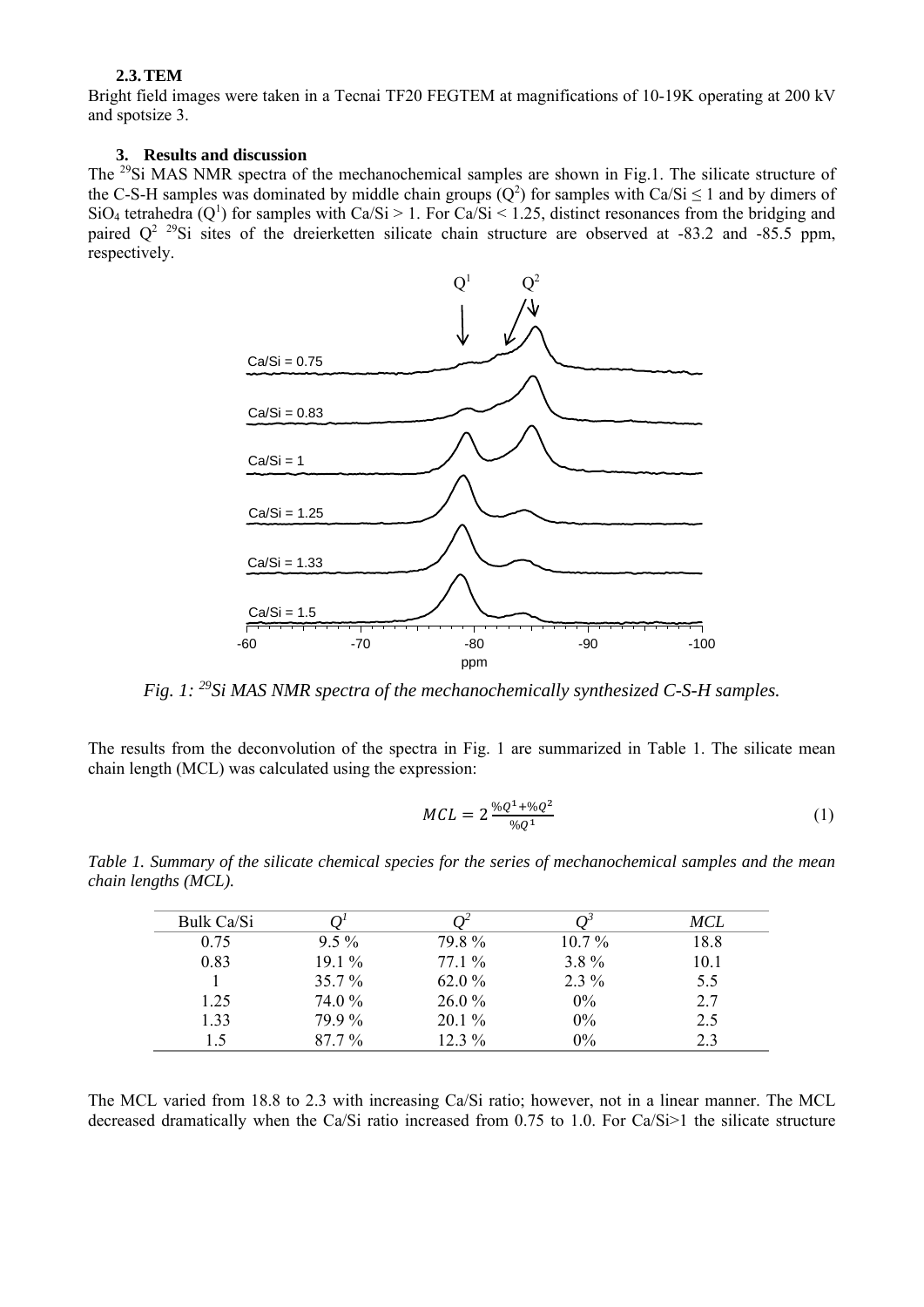was similar in all samples, being dominated by dimeric units; hence the MCL was also similar. The morphology of the samples, shown in Fig.2, was foil-like irrespective of the Ca/Si ratio.



*Fig. 2: TEM micrographs showing the crumpled foil-like morphology of the mechanochemically synthesized samples with bulk Ca/Si ratios of (a) 1.5, 1.25 (b) and (c) 1.0.* 

The <sup>29</sup>Si MAS NMR spectra of the samples fabricated at lime concentrations of 12, 15, 20 and 27 mmol/l are shown in Fig.3. The spectra show that most of the intensity originated from unreacted  $C_3S$  ( $Q^0$ ), however, distinct peaks from the  $Q^1$  and  $Q^2$  sites of the C-S-H are also clearly observed. The silicate structure of the C-S-H in samples hydrated at  $\lceil CaO \rceil$  2 mmol/l was dominated by dimers, as is the case for the C-S-H that forms during the early hydration of C3S without controlled lime conditions [7]; however, it is clear that the ratio  $Q^1/Q^2$  is lower for the sample hydrated at a lime concentration of 15 mmol/l. The spectrum of the sample hydrated at  $\text{[CaO]} = 12 \text{ mmol/l}$  shows similar intensities for both  $\text{Q}^1$  and  $\text{Q}^2$  sites.



*Fig. 3: 29Si MAS NMR spectra of C3S samples that were hydrated at fixed lime concentrations of 12, 15, 20 and 27mmol/l.*

The two micrographs (Fig.4) obtained from the samples that were hydrated with the lowest and the highest lime concentrations, 12mmol/l and 27mmol/l respectively, show very different morphologies. The sample that was hydrated at lower lime concentration is foil-like, while the sample that was hydrated at higher lime concentration, and hence has a higher Ca/Si ratio, is fibrillar.